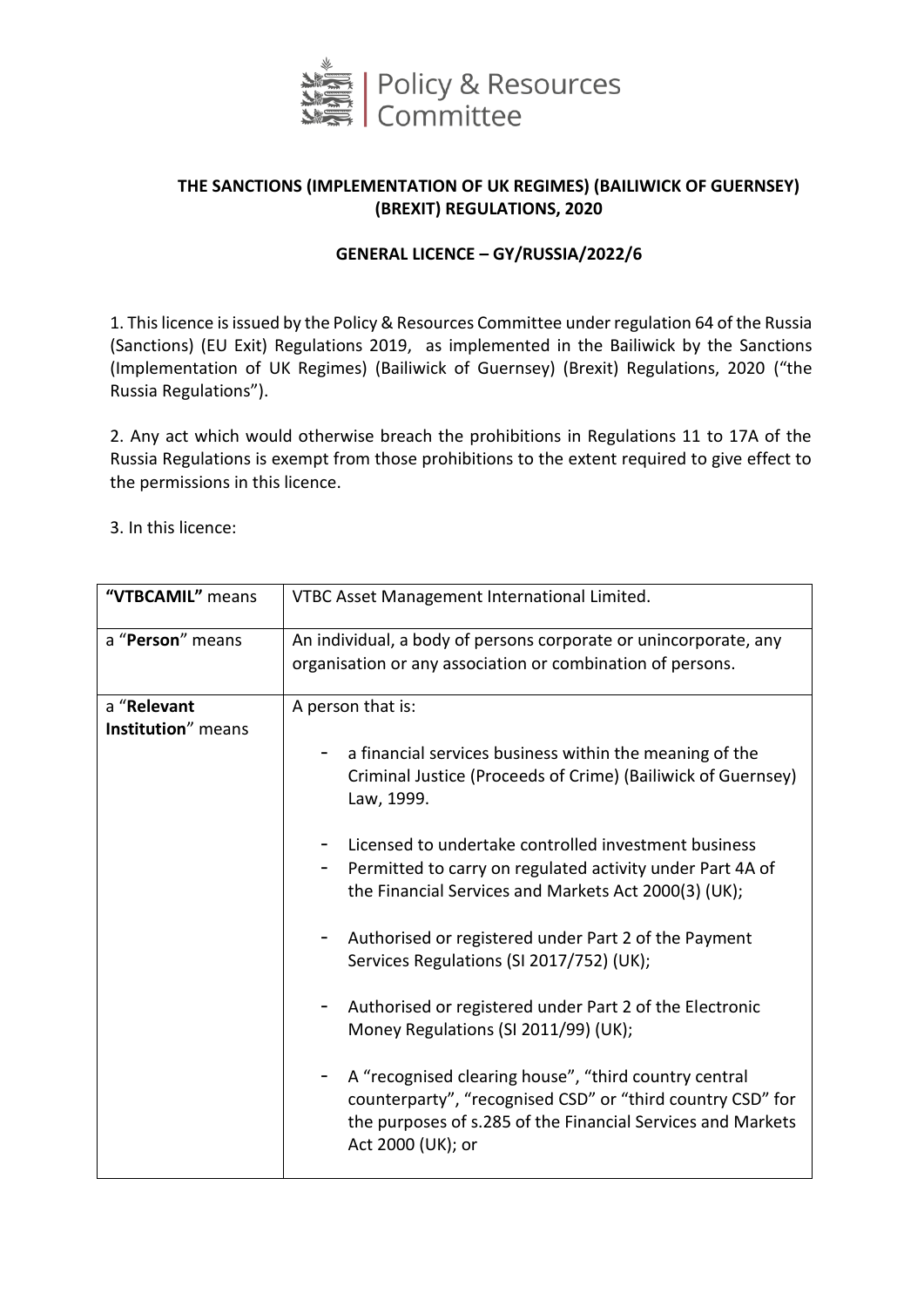

| - An operator of a recognised payment system (or that is a<br>service provider in relation to recognised payment systems)<br>for the purposes of Part 5 of the Banking Act 2009 (UK). |
|---------------------------------------------------------------------------------------------------------------------------------------------------------------------------------------|
|---------------------------------------------------------------------------------------------------------------------------------------------------------------------------------------|

## **Permissions:** Basic needs of VTBCAMIL and routine holding and maintenance of VTBCAMIL's frozen funds or economic resources and the payment of legal fees

4. Under this licence, subject to the conditions below:

4.1 VTBCAMIL may make payment for its basic needs including: payment of insurance premiums; payment of reasonable fees for the provision of property management services; payment of remuneration, allowances or pensions of employees; payment of tax; payment of rent or mortgage payments; utility payments;

4.2 VTBCAMIL may make payment for reasonable fees or reasonable service charges arising from the routine holding and maintenance of its frozen funds or economic resources.

4.3 VTBCAMIL may make payment of reasonable professional fees for the provision of legal services, or reasonable expenses associated with the provision of legal services.

### **Permissions:** VTBCAMIL payments related to Insolvency Proceedings

5. Under this licence subject to the conditions below:

5.1 Subject to paragraph 5.3 below, any Person (including, for the avoidance of doubt, VTBCAMIL) may make, receive or process any payments, or take any other action, in connection with any Insolvency Proceedings relating to VTBCAMIL whether prior to or after the commencement of such proceedings, including, without limitation, an insolvency practitioner for the purposes of his or her functions under or in connection with Insolvency Proceedings.

5.2 Insolvency Proceedings includes, without limitation, all those set out in Parts XXI, XXII, XXIII and XXIV of the Companies (Guernsey) Law, 2008 and Parts VI and VII of the Financial Services (Enforcement Powers) (Bailiwick of Guernsey) Law, 2020.

5.3 No funds or economic resources shall be made available to or for the benefit of a person designated under the Russia Regulations as implemented by the Bailiwick regulations including any entity owned or controlled by such a person, except for VTBCAMIL.

6. A Person may receive payments made in accordance with paragraphs 4.1, 4.2., 4.3 and 5.1 above.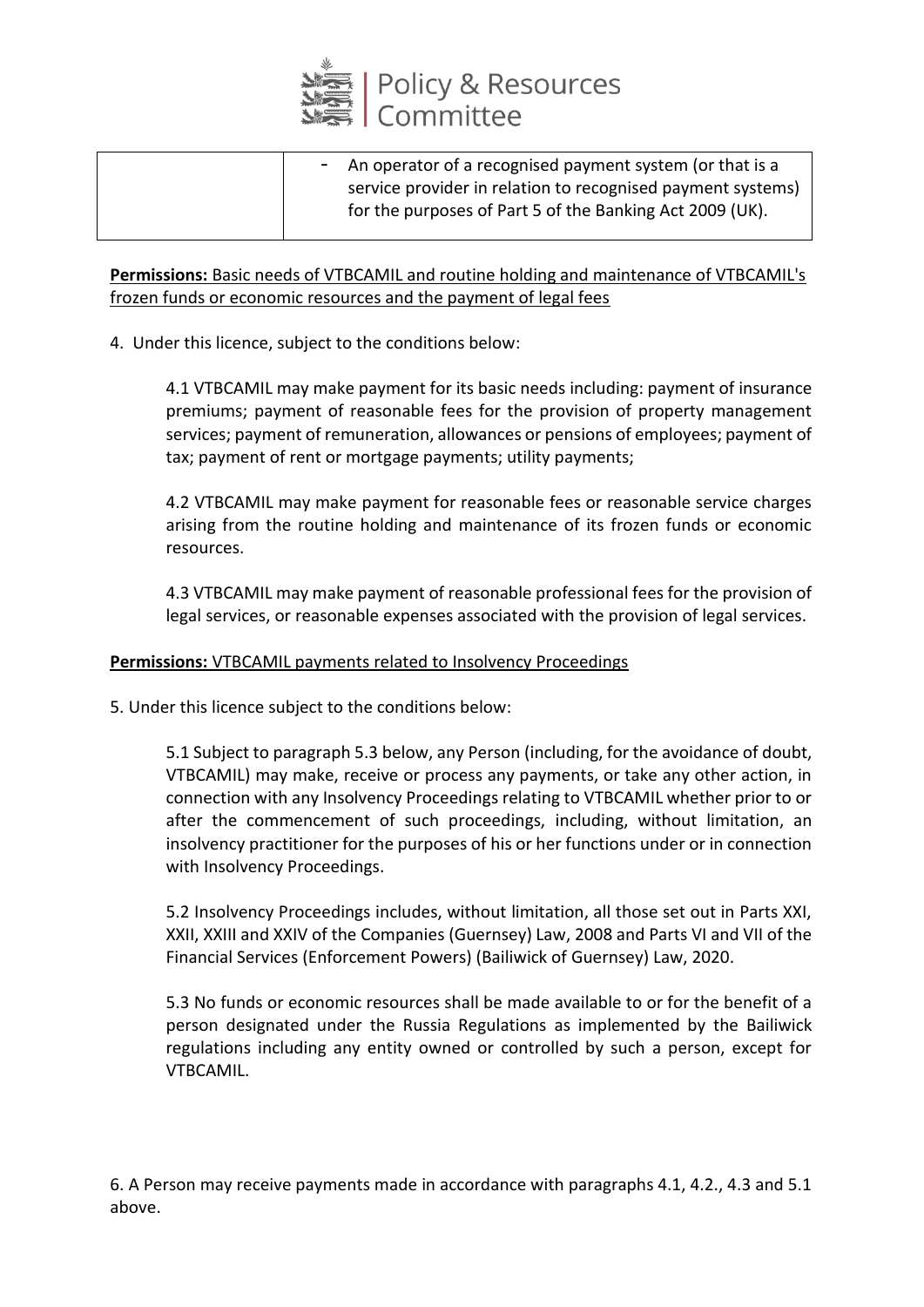

# 7. A Relevant Institution may process payments made in accordance with paragraphs 4.1, 4.2, 4.3, 5.1 and 6 above.

## 8. *Notification Requirement*

8.1 When making a payment(s) in accordance with paragraphs 4.1, 4.2, 4.3 and 5.1 above VTBCAMIL must provide written notice (which may be provided by email to [policyandresources@gov.gg\)](mailto:policyandresources@gov.gg) to the Policy & Resources Committee that it is conducting activity permitted under this licence and must supply the Policy & Resources Committee with its current, valid contact details within 7 days of making the first payment.

8.2 Notification provided in accordance with paragraph 8.1 above does not constitute verification by the Policy & Resources Committee that activity purporting to be permitted under this licence is permitted.

#### *Record-keeping Requirements*

9. VTBCAMIL must, when making payments in accordance with paragraphs 4.1, 4.2, 4.3 and 5.1 above, keep accurate, complete and readable records, on paper or electronically, of any activity purporting to have been permitted under this licence for a minimum of 6 years.

#### **General**

10. The permissions in this licence do not authorise any act which the person carrying out the act knows, or has reasonable grounds for suspecting, will result in funds or economic resources being dealt with or being made directly or indirectly available, wholly or in part, in breach of the Russia Regulations, save as permitted under this or other licences granted under the Russia Regulations.

11. This licence permits activity in accordance with paragraphs 4-5 above on the basis of information provided to the Policy & Resources Committee, and may only be relied upon where such information remains true, accurate and complete.

12. Information provided to the Policy & Resources Committee in connection with this licence shall be disclosed to third parties only in compliance with the Data Protection (Bailiwick of Guernsey) Law, 2017.

14. This licence takes effect immediately. The Policy & Resources Committee may vary, revoke or suspend this licence at any time.

15. Any person who carries out an act in breach of paragraph 5.2 is liable to prosecution under the Sanctions (Bailiwick of Guernsey) Law, 2018.